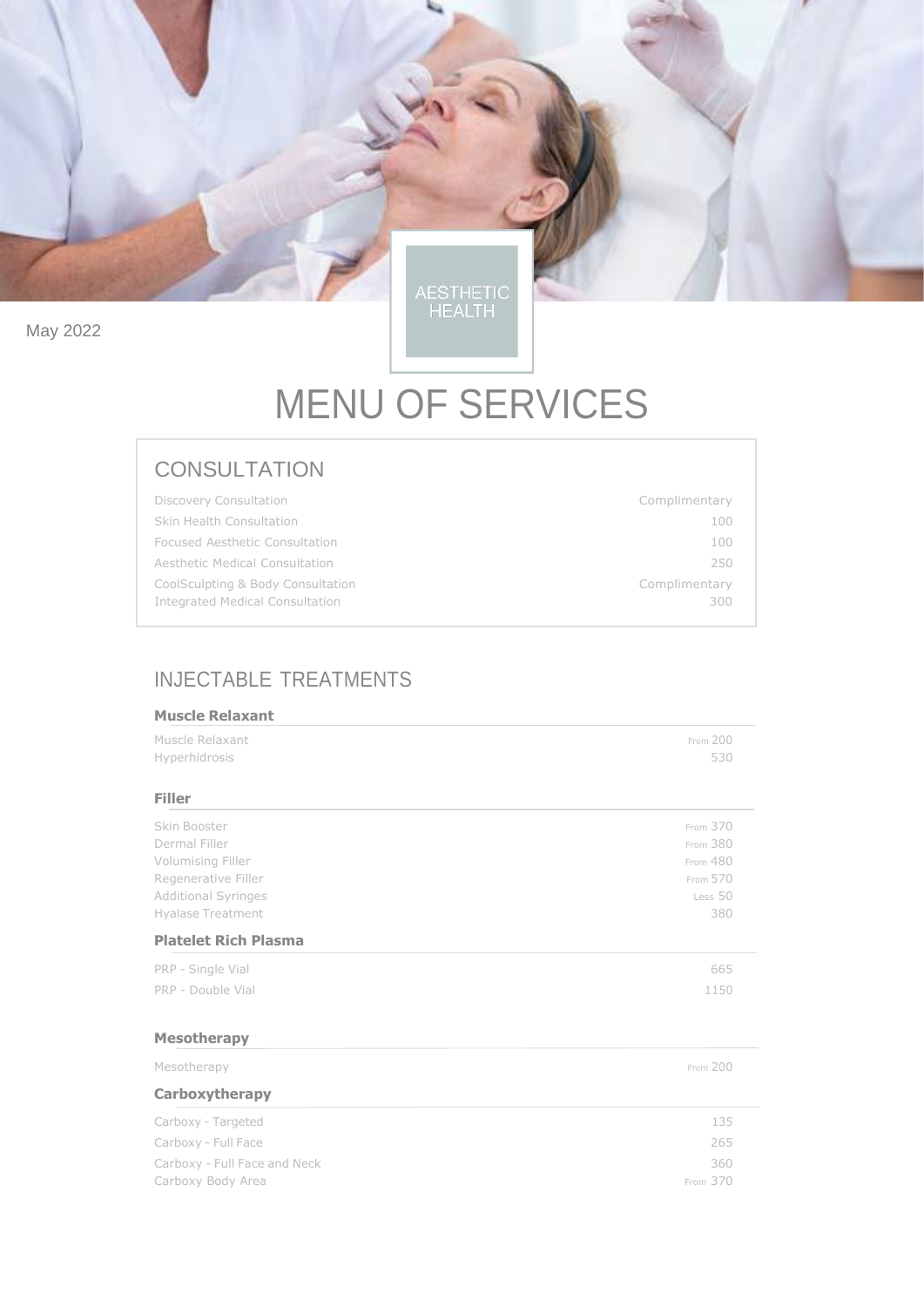## ENERGY BASED DEVICES

### **Ultherapy**

| . <sub>1</sub> . 1                         |           |
|--------------------------------------------|-----------|
| Ultherapy - Targeted Area                  | From 600  |
| Ultherapy - Medium Area                    | From 2000 |
| Ultherapy - Large Area                     | From 4800 |
| <b>Titan</b>                               |           |
| Titan - Targeted Area                      | 360       |
| Titan - Medium Area                        | 470       |
| Titan - Large Area                         | 550       |
| <b>Tixel</b>                               |           |
| Targeted - Tix                             | 400       |
| Glow - Tix                                 | 400       |
| Midi - Tix                                 | 600       |
| Maxi - Tix                                 | 800       |
|                                            |           |
| <b>Secret RF</b>                           |           |
| Face                                       | 750       |
| Neck                                       | 600       |
| Face & Neck                                | 1100      |
| Hands                                      | 450       |
| Body area                                  | From 650  |
| <b>Tripollar Radiofrequency</b>            |           |
| Tripollar - 30 mins                        | 200       |
| Tripollar - 45 mins                        | 250       |
| Tripollar - 60 mins                        | 350       |
| <b>Skin Housekeeping</b>                   |           |
| Patch Test                                 | 50        |
| Treatment                                  | From 100  |
| <b>CoolSculpting</b>                       |           |
| CoolSculpting - Targeted (per cycle)       | From 650  |
| CoolSculpting - Transformation (per cycle) | From 405  |
| <b>LASER DEVICES</b>                       |           |
| <b>Laser Patch Test</b>                    |           |
| All Types of Laser- Patch Test             | 50        |
| <b>Laser Skin Rejuvenation</b>             |           |
| Lasergenesis - Partial Face                | 190       |
| Lasergenesis - Full Face                   | 275       |
| Lasergenesis - Décolletage                 | 295       |
| <b>Limelight IPL</b>                       |           |
| Limelight - Partial Face                   | 155       |
|                                            |           |

Limelight- Full Face 230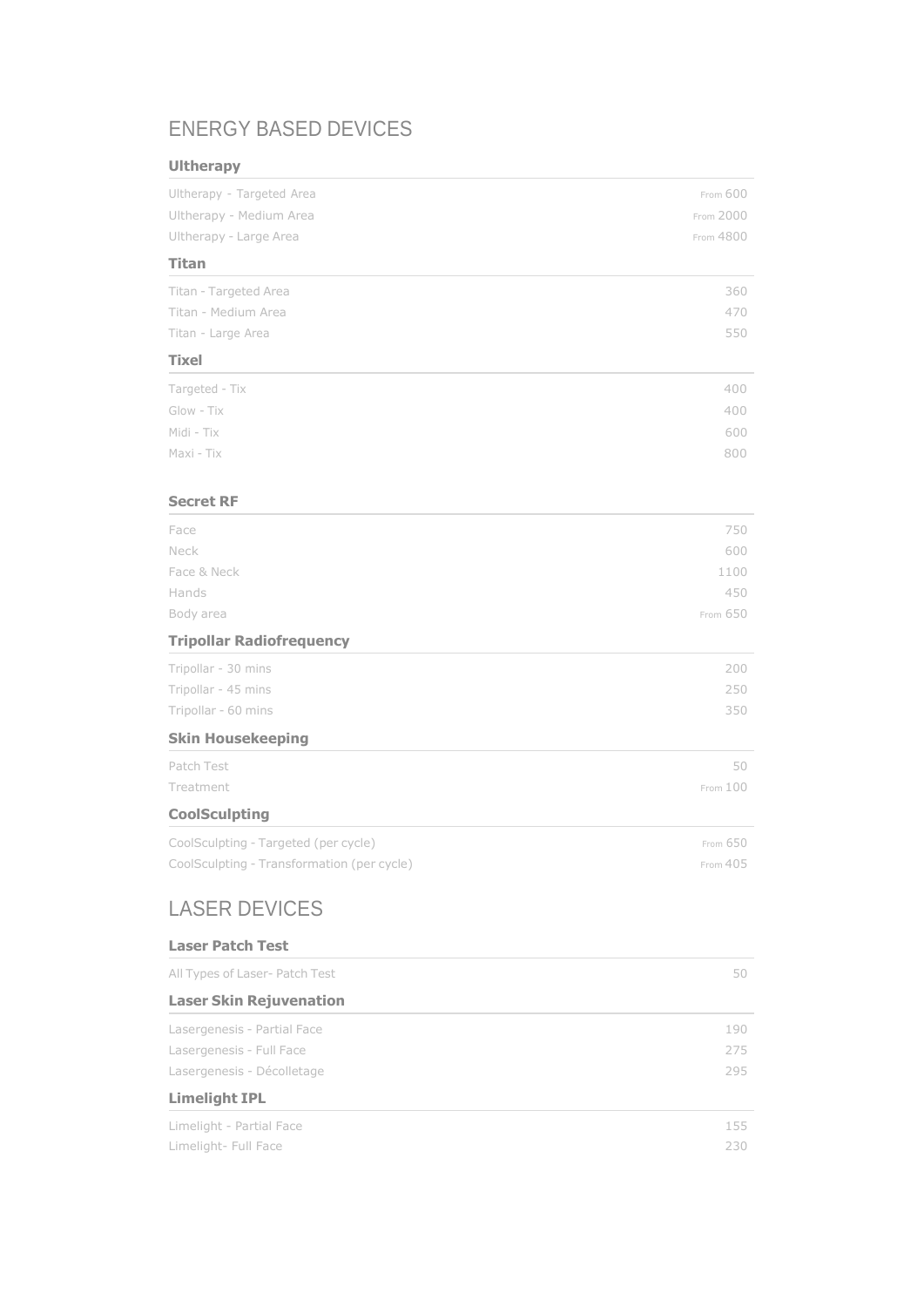## LASER DEVICES continued

| Limelight - Hands and Forearms  | 275      |
|---------------------------------|----------|
| Limelight - Hands               | 155      |
| Limelight - Décolletage         | 270      |
| <b>Cutera 2D Laser</b>          |          |
| 2D Laser - Partial Face         | 305      |
| 2D Laser - Full Face            | 460      |
| 2D Laser - Décolletage          | 515      |
| <b>Laser Vein Treatment</b>     |          |
|                                 |          |
| Laser Vein                      | From 135 |
| Laser Vein - Treatment Upgrade  | From 50  |
| <b>Laser Skin Resurfacing</b>   |          |
| Pearl Resurfacing               | From 550 |
| Pearl Fractional - Partial Face | From 930 |

## SKIN HEALTH

| <b>Dermalux LED Phototherapy</b>          |          |
|-------------------------------------------|----------|
| LED                                       | 60       |
| LED - Treatment Upgrade                   | 40       |
| <b>Chemical Peel</b>                      |          |
| Eye and Lip Peel                          | 120      |
| <b>Exfoliative Chemical Peel</b>          | 125      |
| Specialist Exfoliative Peel               | 165      |
| Deeper Chemical Peel                      | From 350 |
| <b>Medical Facial</b>                     |          |
| HydraFacial                               | 140      |
| HydraFacial Plus                          | 180      |
| <b>Hydragenesis - Signature Treatment</b> |          |
| Hydragenesis - Partial Face               | 275      |
| Hydragenesis - Full Face                  | 355      |
| <b>Medical Microneedling</b>              |          |
| Skin Needling with LED                    | 365      |